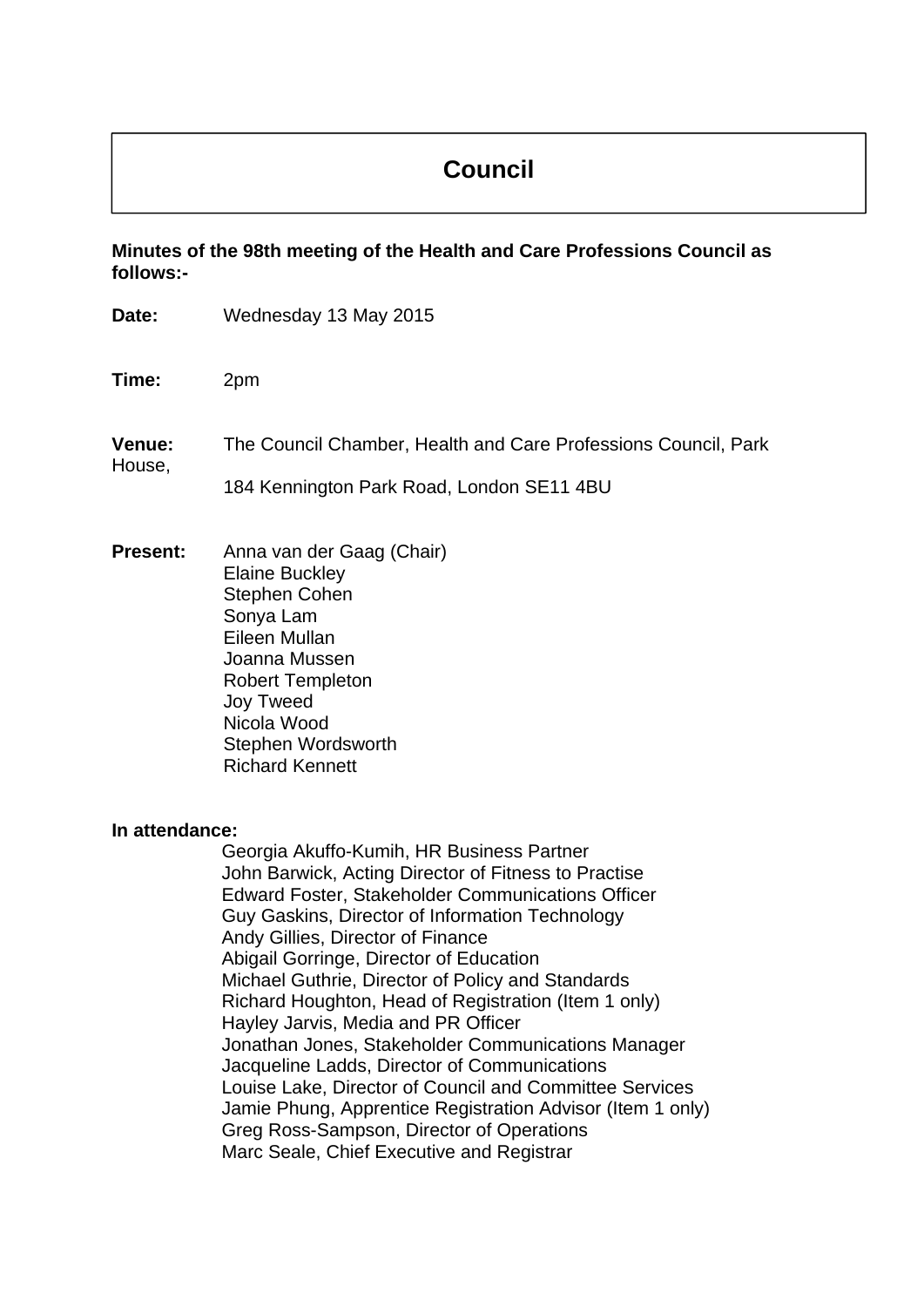## Public Agenda – Part 1

## **Item 1.15/90 Chair**'**s welcome and introduction**

- 1.1. The Chair welcomed Council members and those seated in the public gallery to the 98<sup>th</sup> meeting of Council.
- 1.2. On behalf of the Council, the Chair congratulated Jamie Phung, Apprentice Registration Advisor, for achieving his NVQ level 3 earlier than anticipated and which was carried out alongside working at the HCPC.

#### **Item 2.15/91 Apologies for absence**

2.1 Apologies for absence were received from Graham Towl.

## **Item 3.15/92 Approval of Agenda**

3.1 The Council approved the agenda.

## **Item 4.15/93 Declaration of Members**' **interests**

4.1 There were no interests declared.

## **Item 5.15/94 Minutes of the Council meeting of 25 and 26 March 2015 (report ref:-HCPC54/15)**

- 5.1 The Council considered the minutes of the 97th meeting of the Health and Care Professions Council.
- 5.2 The Council noted that a request for some information in relation to equality and diversity activity within the registrations department had been made and would be submitted to a future Council meeting. The Director of Council and Committee Services undertook to amend the minutes accordingly.
- 5.3 Further to minute 16.1, bullet three of the minutes of 26 March 2015: "Concern was expressed that Council is being asked to approve the work plans rather than to have regard to them in agreeing the related papers such as the annual budget and registrant forecast figures", it was agreed that this should be raised as part of a wider discussion on governance at the October away day.
- 5.4 The Council agreed the minutes, subject to the amendment detailed under 5.2.

## **Item 6.15/95 Matters Arising (report ref:-HCPC55/15)**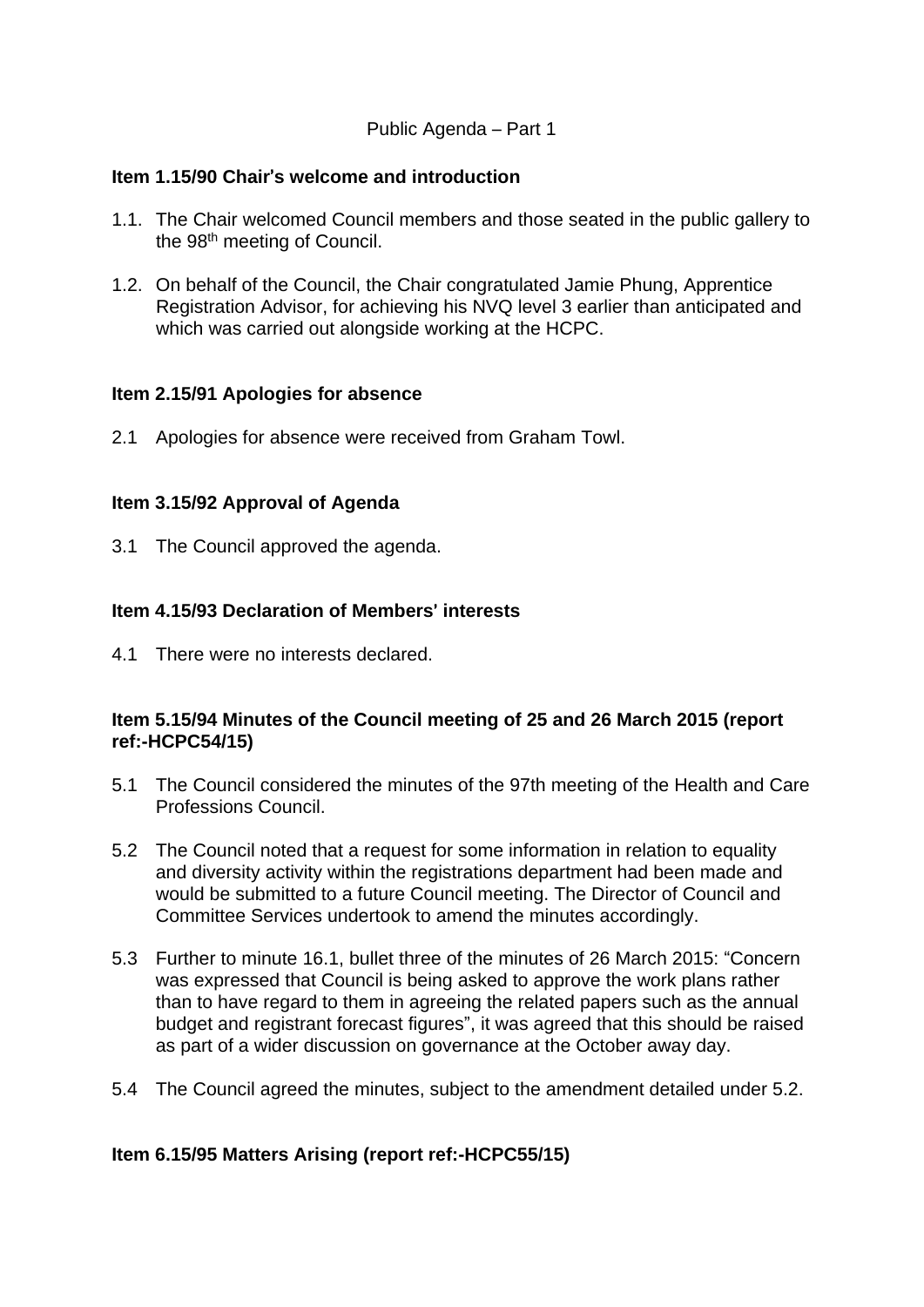6.1 The Council noted the matters arising from the meetings held on 25 and 26 March.

## **Item 7.15/96 Chair**'**s report (report ref:-HCPC56/15)**

- 7.1 The Council received a report from the Chair.
- 7.2 During discussion, the following points were made:-
	- In relation to the meeting with the Commission on Education and Training for Patient Safety (CETPS), the Council noted that this group are looking at ways that education and training needs to change in order to raise awareness of patient safety. The group was comprised of mainly
	- medical and nursing representatives. There was no representation from social work. The focus of the group currently was on finding ways of promoting 'human factors' i.e. professionalism in our context. The group had commissioned a literature review and were planning to produce a report and recommendations later this year
	- In response to a question about whether there was ever any consideration of the 'airline industry model', the Council noted that there continued to be strong influence from this sector, led by Sir Liam Donaldson (former chief Medical Officer) who, amongst others, continues to drive this agenda. However, it was also noted that there were limits to its applicability in relation to health and social care particularly in terms of interpersonal and behavioural factors which impact on the delivery of care
	- The Council noted that the meetings with Mike Durkin, Director of Patient safety at NHS England and Jennifer Dixon, CE of the Health Foundation, were in relation to our new research on 'preventing small problems becoming bigger problems';
	- The meeting with the General Teaching Council for Scotland was at their request; they wished to observe a Fitness to Practise Hearing and understand more about our approach to independence in adjudication and the evolution of the HCPC including its governance;
	- In relation to the recruitment of the Chair, the Council noted that a submission had been made to the PSA on 30 April at the same time as the recommendation of the Panel to the Privy Council;
	- In response to a question about the impact of the General Election on HCPC, the Council noted that the direction of travel would be made clear after the Queen's Speech due to take place at the end of May.
- 7.3 The Council noted the report.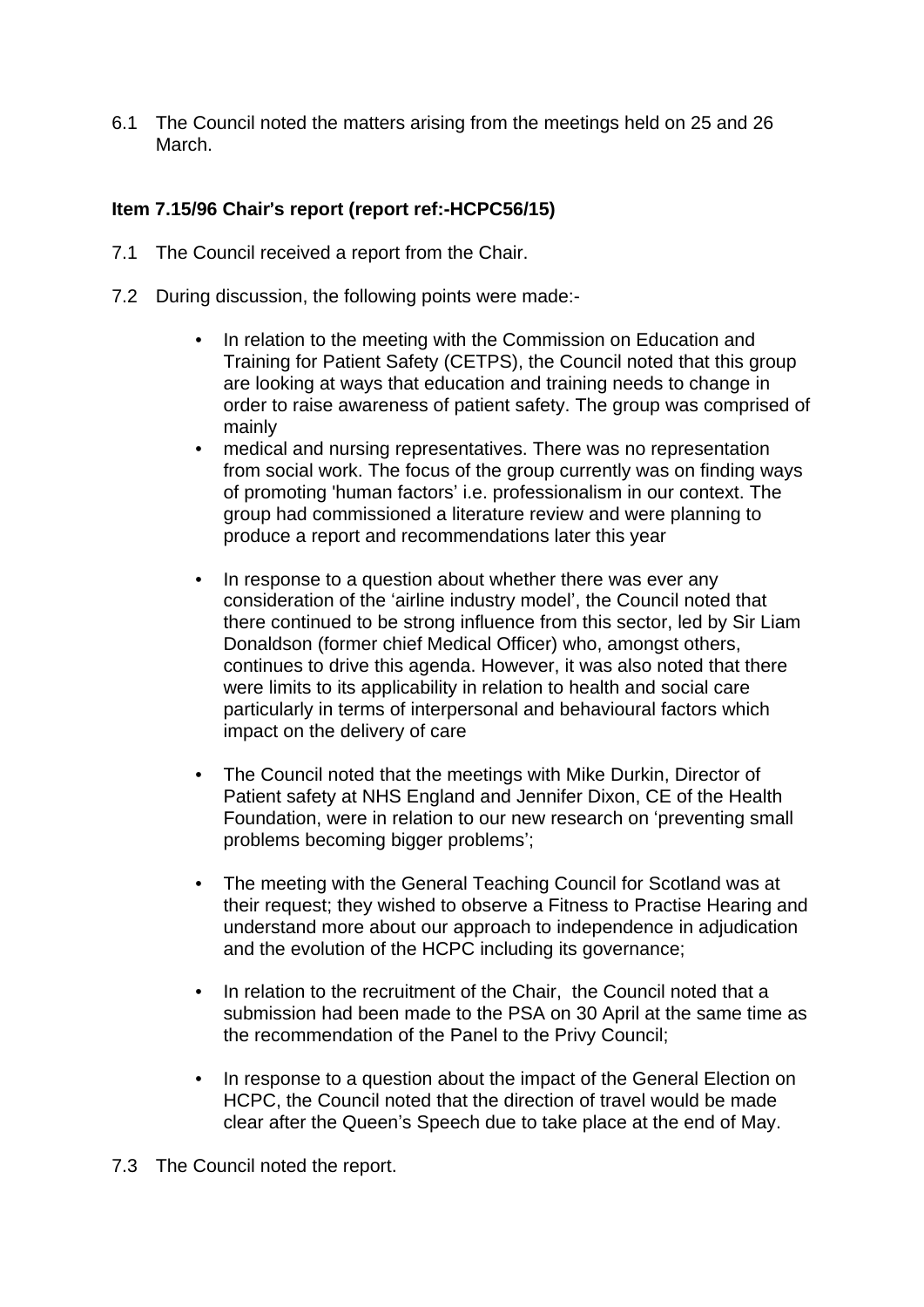# **Item 8.15/97 Chief Executive**'**s report (report ref:-HCPC57/15)**

- 8.1 The Council received a report from the Chief Executive.
- 8.2 During discussion, the following points were made:-
	- The process for finalising the PSA performance review had changed and now the Chair and Chief Executive meet with the Chief Executive of the PSA once the report has been drafted and finalised. This meeting was due to take place on the 19 May;
	- The second stage audit for ISO27001 certification was due to take place 20-22 May;
	- The Executive Management Team were due to meet with officials from the Department of Health on Monday 19 May. However, government policy was not likely to be known until after the Queen's Speech had taken place at the end of May.
- 8.3 The Council noted the report.

# Items for discussion/approval

## Departmental Reports

## **Item 9.15/98 Fitness to Practise report (report ref:-HCPC58/15)**

- 9.1 The Council received a report from the Executive.
- 9.2 The Council noted the main activities of the Fitness to Practise department. The report includes statistical information relating to case management and adjudication activity in March 2015 as well as length of time analysis.
- 9.3 During discussion, the following points were made:-
	- The length of time for cases to be heard was stable. However, this situation could quickly change and so work needed to be done around signposting since a number of queries received are not in fact fitness to practise queries. More information needs to be provided on the website about what constitutes an FtP query and where complainants need to direct their concerns if they don't relate to FtP;
	- A case advancement team was in place to deal with more complex cases;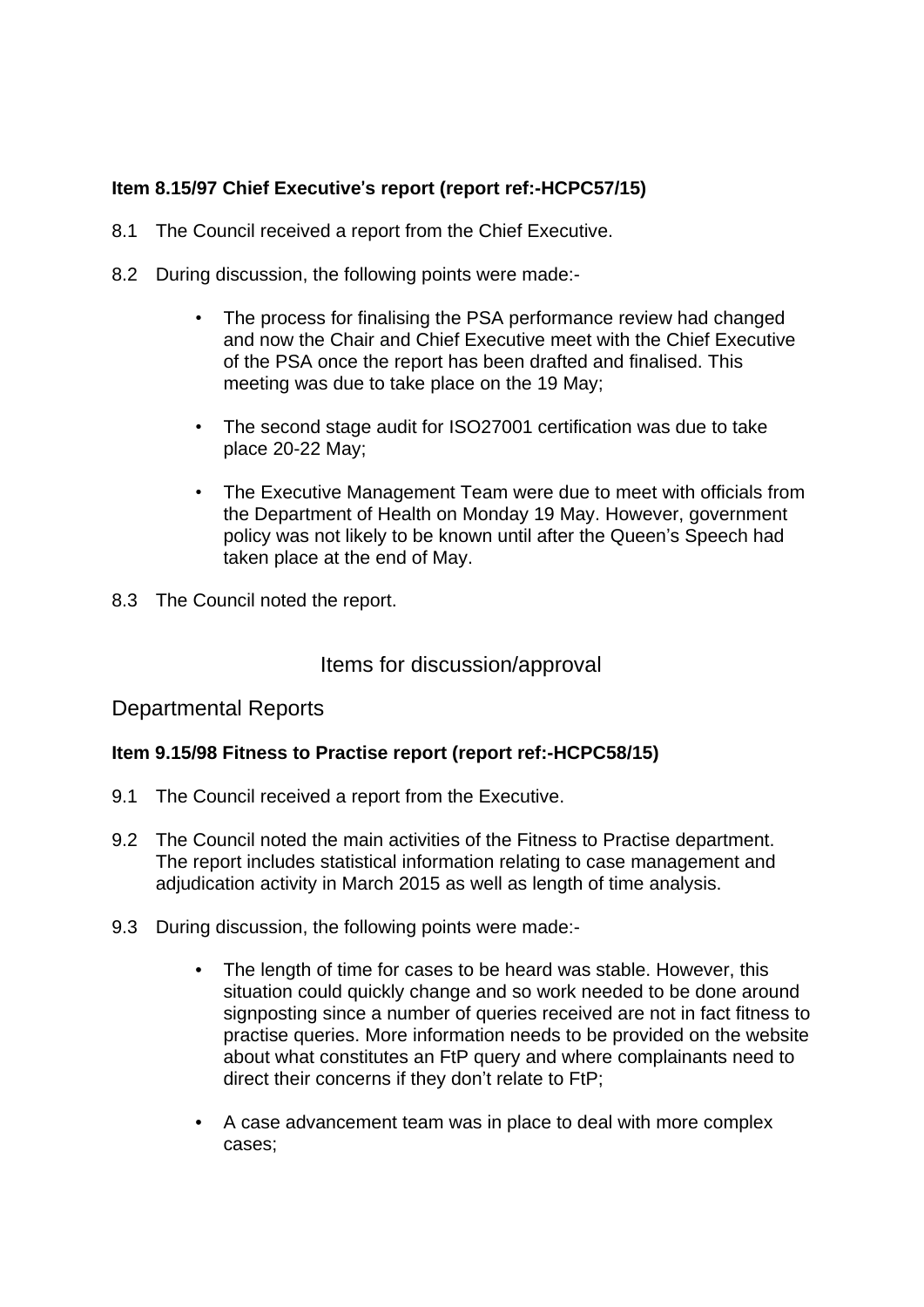- There was an article in the 'Times' in which a senior judge was urging the use of mediation to resolve disputes in health care contexts
- In relation to mediation, the Council noted that this work was ongoing. However, the numbers of cases where mediation would be an appropriate mechanism to resolve a dispute had not been as high as anticipated. However, the evidence suggests that once a case has been pursued through the mediation route, there is a high success rate;
- The Fitness to Practise department were currently running a pilot 'experience' study which involved sending out feedback forms to registrants and complainants following an Investigating Committee Panel or final hearing decision. It was planned to evaluate the pilot shortly which could in turn lead to sending out feedback forms on a continual basis.
- 9.4 The Council discussed the paper and noted the contents.

## **Item 10.15/99 Policy and Standards report (report ref:-HCPC59/15)**

- 10.1 The Council received a report from the executive
- 10.2 The Council noted the main activities of the Policy and Standards department.
- 10.3 During discussion, the following points were made:-
	- Any decision on the Public Health Specialists would need to be made by the new government;
	- Work was ongoing in relation to the Standards of Education and Training (SET) Review and Council would be asked to consider the Terms of Reference for the Professional Liaison Group at their meeting in June;
	- The HCPC would be responsible for managing any change to SET 1 for paramedics, but, particularly given the normative nature of the standard, changes in the level of paramedic education and training would be driven by commissioners, service providers and education providers;
	- That it was too early to say how proposals to replace the Human Rights Act with a Bill of Rights would impact on the work of the HCPC, if at all;
	- That the decision whether to proceed with the regulation of herbal practitioners would be a decision of the new government.
- 10.4 The Council discussed the paper and noted the contents.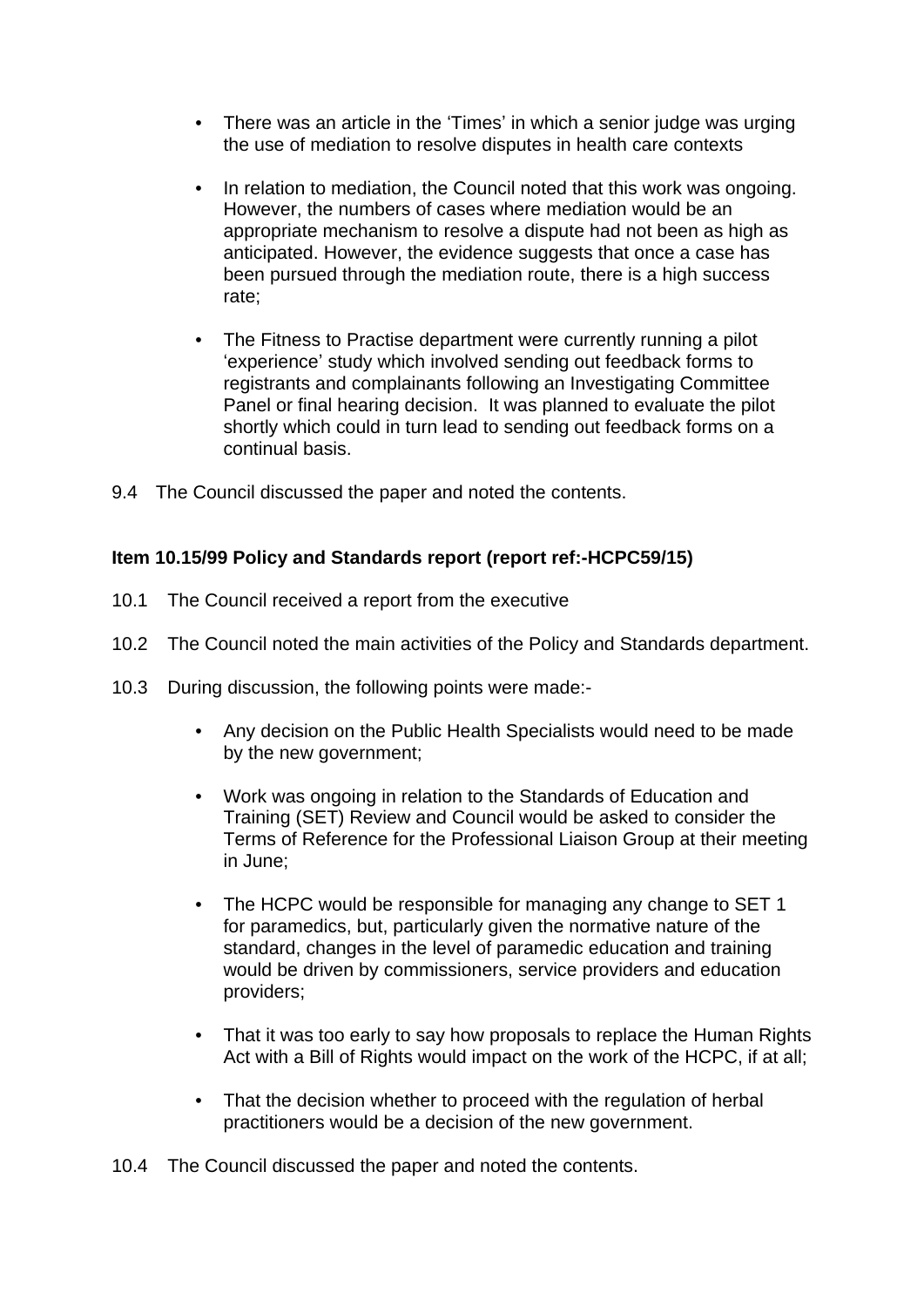## **Item 11.15/100 Operations report (report ref:-HCPC60/15)**

- 11.1 The Council received a paper from the Executive.
- 11.2 The Council noted the main activities of the Operations department.
- 11.3 During discussion, the following points were made:-
	- The contract for 405 Kennington Road was signed on 5 May 2015;
	- In response to a question about how many registration appeals are unsuccessful and how many registrants do not pass their CPD audit, the Council noted that consideration would be given to reporting on registration appeals should the function move across to the Registration department which was subject for consideration later in the agenda. In relation to CPD audits, the Council noted that this figure was provided through the CPD audit reports
	- It was noted that the statistics set out on pages 6-8 needed highlighting and the Director undertook to look at how this could be done taking into consideration certain sensitivities.
- 11.4 The Council discussed the paper and noted the contents.

## **Item 12.15/101 Secretariat report (report ref:-HCPC61/15)**

- 12.1 The Council received a paper from the Executive.
- 12.2 The Council noted the main activities of the Secretariat department.
- 12.3 During discussion, the following points were made:-
	- The Council noted the training options provided to members and those that required prior approval, the criteria for which had been previously agreed by Council. A concern was expressed that the criteria was not always applied consistently and so the suggestion was made that this be considered at the October away day;
	- The Council noted that a skills matrix was used in the appointment of Council members to ensure breadth of skills.
- 12.4 The Council discussed the paper and noted the contents.

## **Item 13.15/102 Education report (report ref:-HCPC62/15)**

13.1 The Council received a paper from the Executive.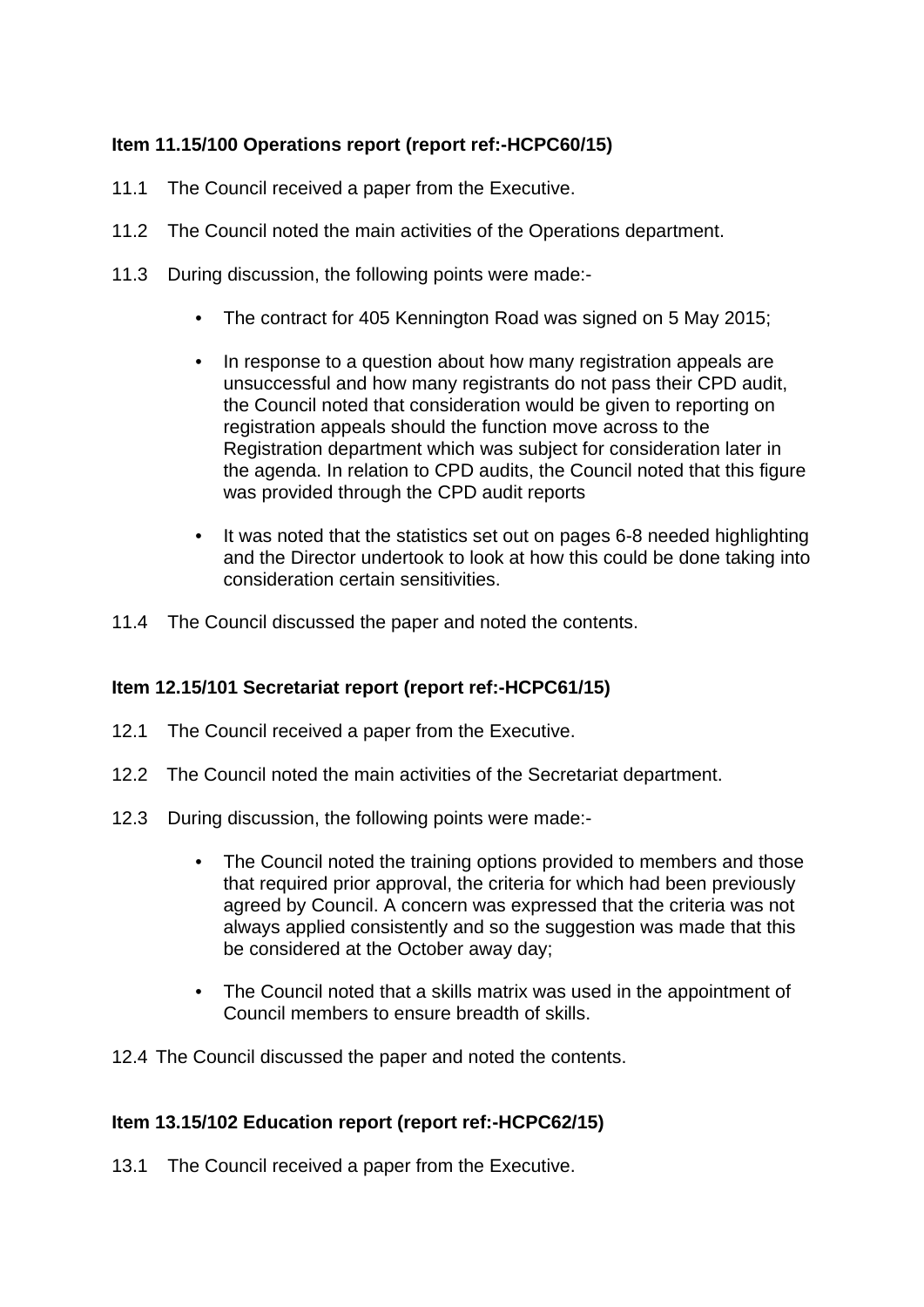- 13.2 The Council noted the main activities of the Education Department in February, March and April 2015. The update included statistical information and highlighted key work undertaken.
- 13.3 During discussion, the following points were made:-
	- The Council noted that a number of paramedic programmes appeared under pressure to increase the size and frequency of their cohorts to address workforce planning demands and consequently were proposing major changes and new pathways with minimal notice. As a result, this had increased the number of conditions placed against these programmes and recommendations for revisits;
	- Concern was expressed that whilst programme providers may be looking to increase the size of cohorts, the resources were not in place to support this;
	- A parallel was drawn between what had happened with social workers and what was currently happening with paramedics and concern was expressed that responses to a shortage of professionals over a long period can sometimes switch the focus from quality to quantity;
	- The Council noted that the onus was on the education provider to inform HCPC if they wished to increase their cohort and this would be done through the major change process;
	- There was a different approach to paramedic training in different parts of England with the Health Education England commissioning some training and ambulance trusts commissioning other training;
	- We were due to conclude the social work programme approval process and then a review would be carried out alongside a separate review of the Standards of Proficiency.
- 13.4 The Council discussed the paper and noted the contents.

## **Item 14.15/103 Information Technology report (report ref:-HCPC63/15)**

- 14.1 The Council received a paper from the Executive.
- 14.2 The Council noted the main activities of the information Technology department.
- 14.3 During discussion, the following points were made:-
	- In response to a question about whether a benefits realisation review was carried out after projects concluded, the Council noted that 'lessons learnt' reviews were carried out but it was down to individual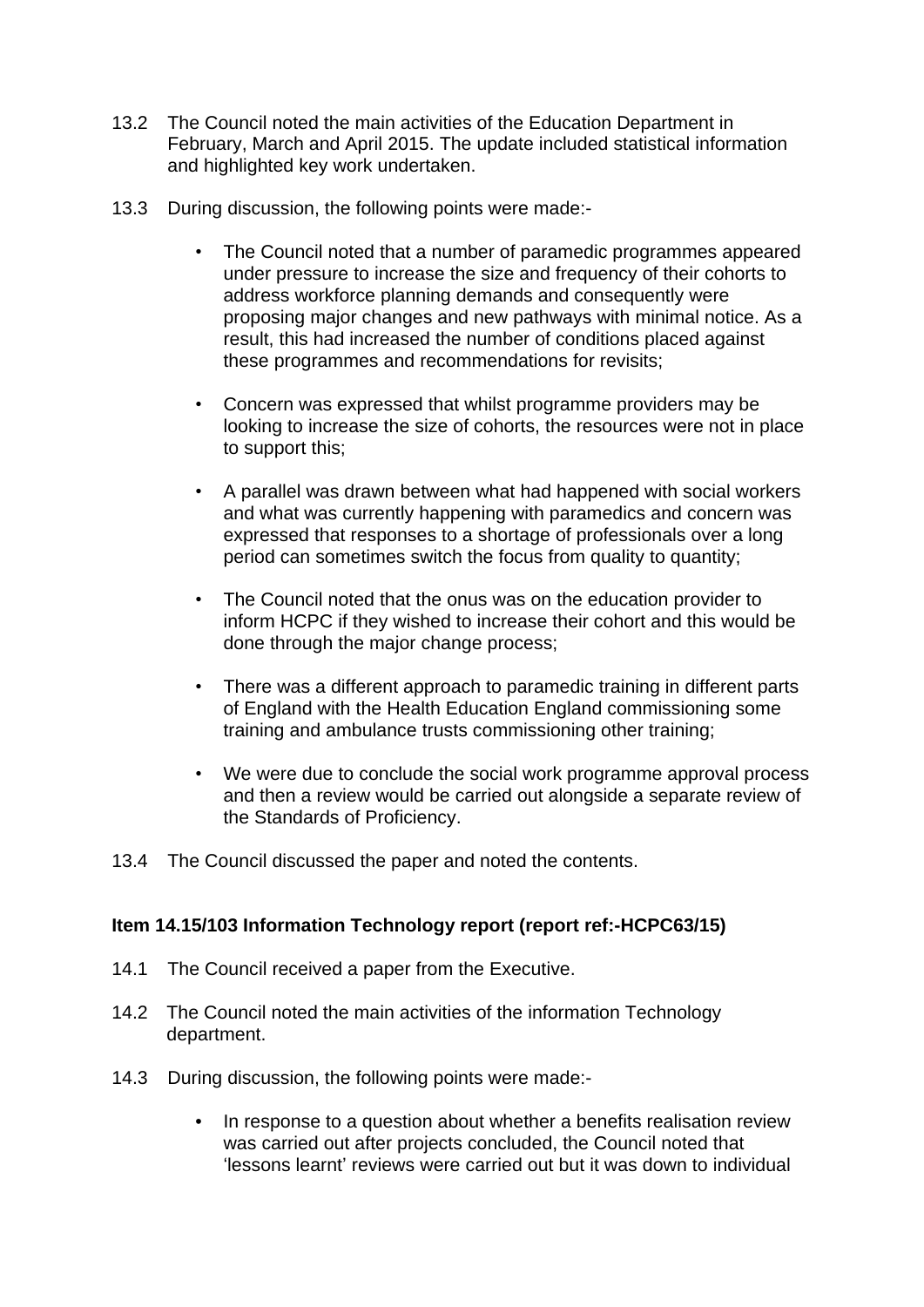departments and project leads to realise the benefits and match those against the business cases;

- There was some discussion about how the network would be extended to provide coverage for 405 Kennington Road and the Council noted that there would not be a physical cable joining properties.
- 14.4 The Council discussed the paper and noted the contents.

## **Item 15.15/104 Communications report (report ref:-HCPC64/15)**

- 15.1 The Council received a paper from the Communications department.
- 15.2 The Council noted the main activities of the Communications Department since the last meeting of Council. It included statistical information and highlighted key work undertaken across the range of communication channels.
- 15.3 During discussion, the following points were made:-
	- In response to a question about whether our communications are reactionary or proactive, the Council noted that generally we took a proactive approach with the exception of Fitness to Practise case queries where we took a reactive stance;
	- In relation to the attendance at events by professions statistics detailed on page 10, the Council noted that these figures were as expected. However, the Communications team would continue to consider whether there were any professions that needed reaching out to;
	- Feedback from recent events in Leamington Spa and Edinburgh had been very positive. Feedback would continue to be used to inform future events;
	- Following discussion at the previous Council meeting in relation to signposting on the website, the Council noted that a new version of the site was about to be deployed.
- 15.4 The Council discussed the paper and noted the contents.

## **Item 16.15/105 Finance report (report ref:-HCPC65/15)**

- 16.1 The Council received a paper from the Executive.
- 16.2 The Council noted the main activities of the Finance Department since the March 2015 meeting of Council. It included statistical information and highlighted key work undertaken.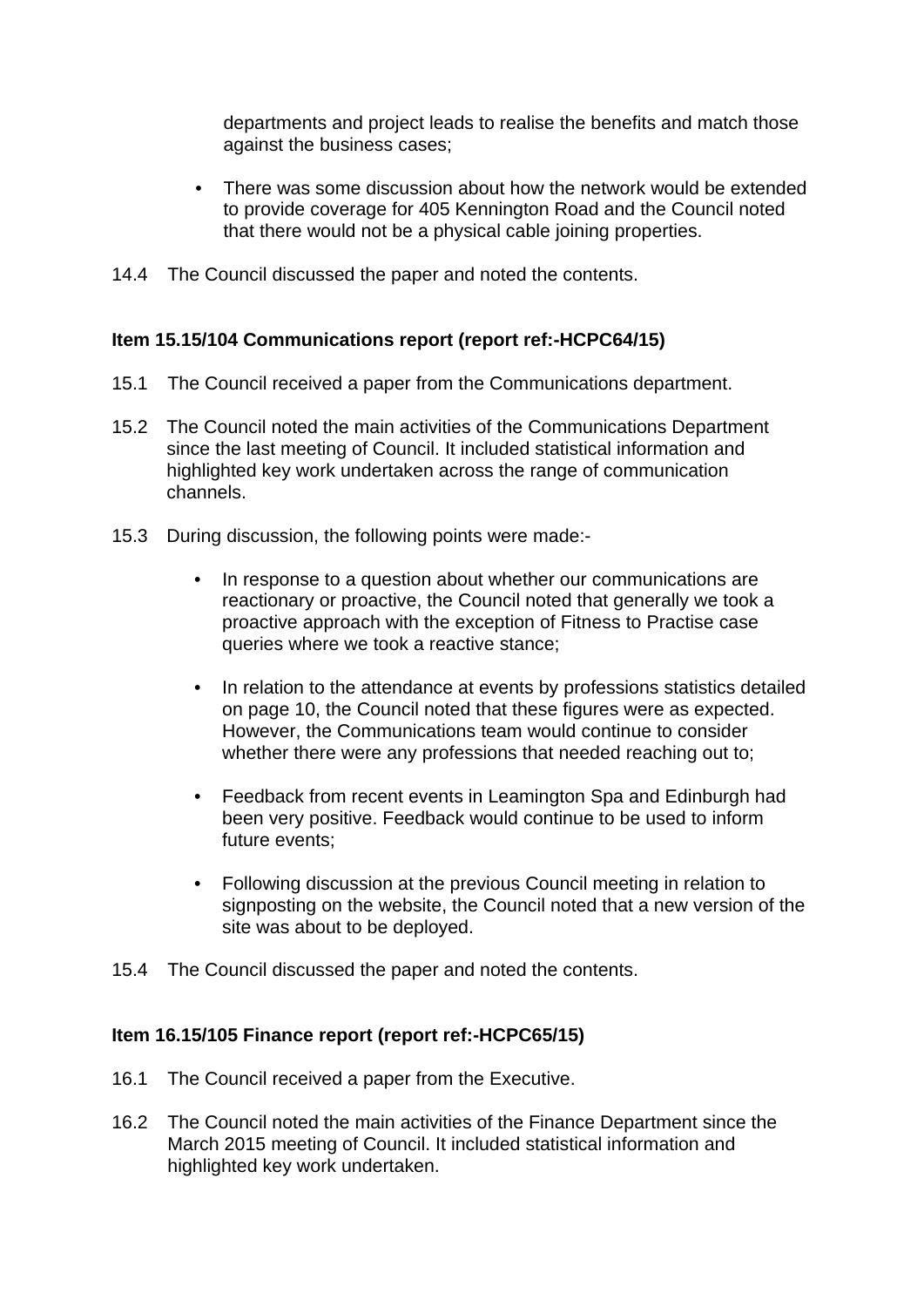- 16.3 During discussion, the following points were made:-
	- The contract with Bircham Dyson Bell had now been signed:
	- • A new Finance Business Partner would be starting in the Department in July. The role includes producing the monthly management accounts and supporting budget holders with financial analysis;
	- The Council noted a 2014-2015 operating surplus of £331k subject to audit. The upward property revaluation was based on indexation and is subject to review by a professional surveyor;
	- The cash balance at 31 March 2015 was £18M against a forecast figure of £14M. This was because the £18M actual balance included £3.9M of direct debit collections which were initiated before the year end, but the forecast had assumed that those receipts would be collected in April.;
	- Concern was expressed in relation to a surplus being made for the financial year 2014-2015 against a backdrop of a fee rise. In response, the Council noted that even with a fee rise, there was a projected deficit in both 2015-2016 and 2016-2017 because the cost base was increasing.
- 16.4 The Council discussed the paper and noted the contents.

## **Item 17.15/106 Human Resources report (report ref:-HCPC66/15)**

- 17.1 The Council received a paper from the Executive.
- 17.2 The Council noted the main activities of the Human Resources department.
- 17.3 The Council noted that it was pleasing to see a high number of partner applications both in terms of the popularity of working with HCPC and also in respect of the HCPC having a large pool from which to select good quality candidates
- 17.4 The Council discussed and approved the paper.

## **Item 18.15/107 Chief Executive**'**s Summary of key issues**

18.1 The Chief Executive noted that it does not take long for the number of Fitness to Practise cases per case manager to increase which, in turn, leads to an increase in the length of time for cases to be heard. However, the Executive were continually monitoring cases per case manager and other indicators and taking corrective action where necessary.